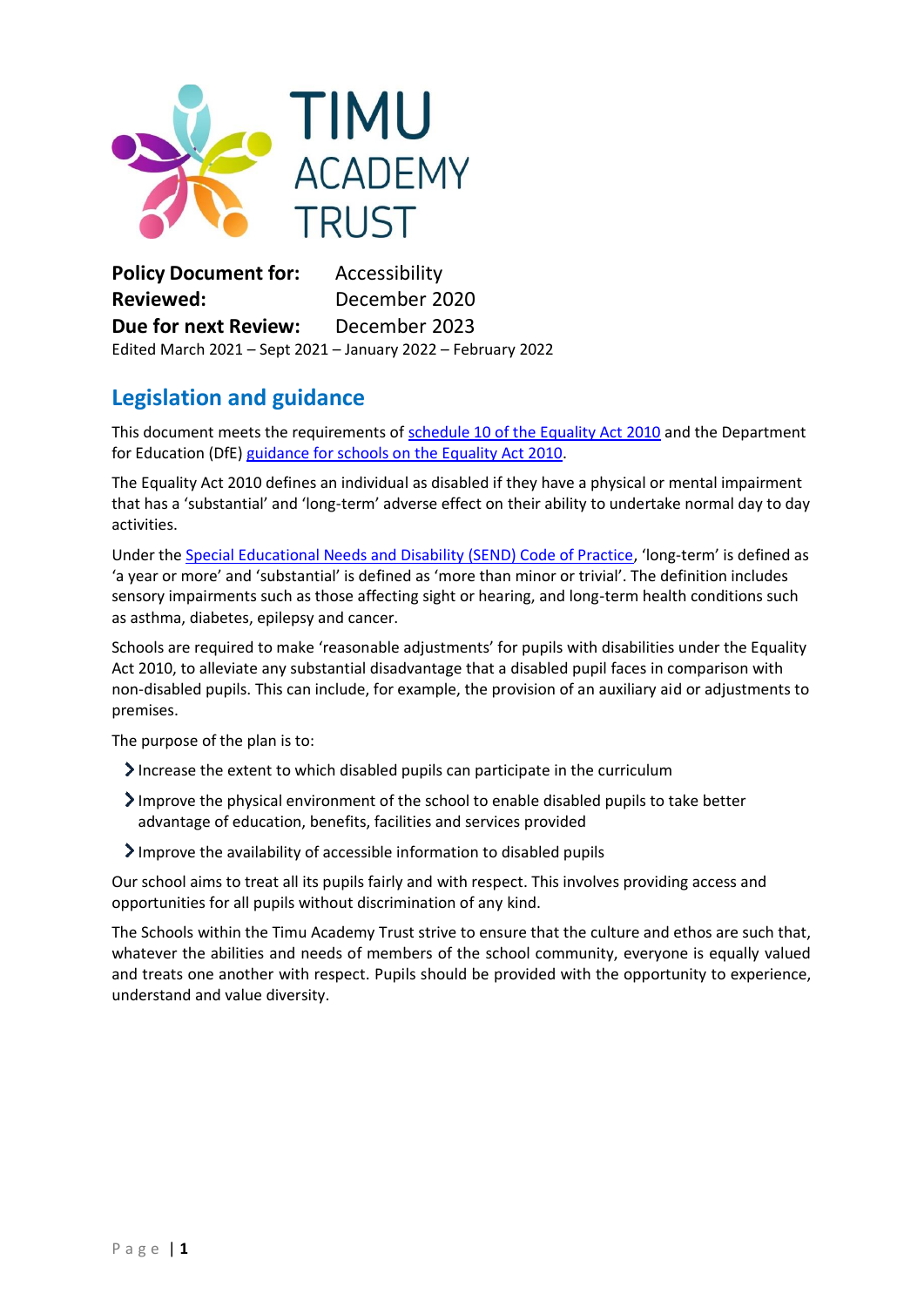## **Aims**

The Trust aims to include ALL pupils in the full life of the School therein. Our strategies to do this will include:

- Having high expectations of all pupils
- Finding ways in which all pupils can take part in the full curriculum including sport, music and drama
- Planning out of school activities including all school trips and excursions so that all pupils can participate, regardless of barriers
- Setting admissions policy and criteria which does not discriminate against pupils with disabilities or treat them unfairly.
- Devising teaching strategies which will remove barriers to learning and participation for all pupils
- Planning the physical environment of the school to cater for all needs
- Ensuring the resourcing for the playground is inclusive
- Ensuring our offer of extra curricular activities (after school and lunch time clubs) are fully inclusive for all pupils and informed by pupil voice
- Raising awareness of SEND amongst school staff (teaching and non-teaching) through a programme of training.
- By providing written information for pupils of all ages and stages of development using resources such as Communicate in Print
- By using language which does not offend in all its literature and make staff and pupils aware of the importance of language.
- By examining our library and reading books to ensure they are inclusive of all children

See also the Equality information and objectives document which sets out our current priorities which is informed by Equality Act Advice Final.pdf (publishing.service.gov.uk)

We have carefully considered and analysed the impact of this policy on equality and the possible implications for pupils with protected characteristics, as part of our commitment to meet the Public Sector Equality Duty requirement to have due regard to the need to eliminate discrimination, advance equality of opportunity and foster good relations.

| Schools (2)                  | <b>Pupils</b> | <b>Boys/Girls</b>            |     | <b>SEND</b><br><b>Provision</b> |
|------------------------------|---------------|------------------------------|-----|---------------------------------|
| Bobbing<br>Village<br>School | 208           | 53%                          | 47% | 5%                              |
| Iwade School                 | 626           | 52%                          | 48% | 11%                             |
| Totals                       | 834           | 52%                          | 48% | 10%                             |
| Legend                       |               | <b>Male</b><br><b>Female</b> |     | <b>EHC Plan</b><br>SEN Support  |

Current makeup of the schools (January 2022) are: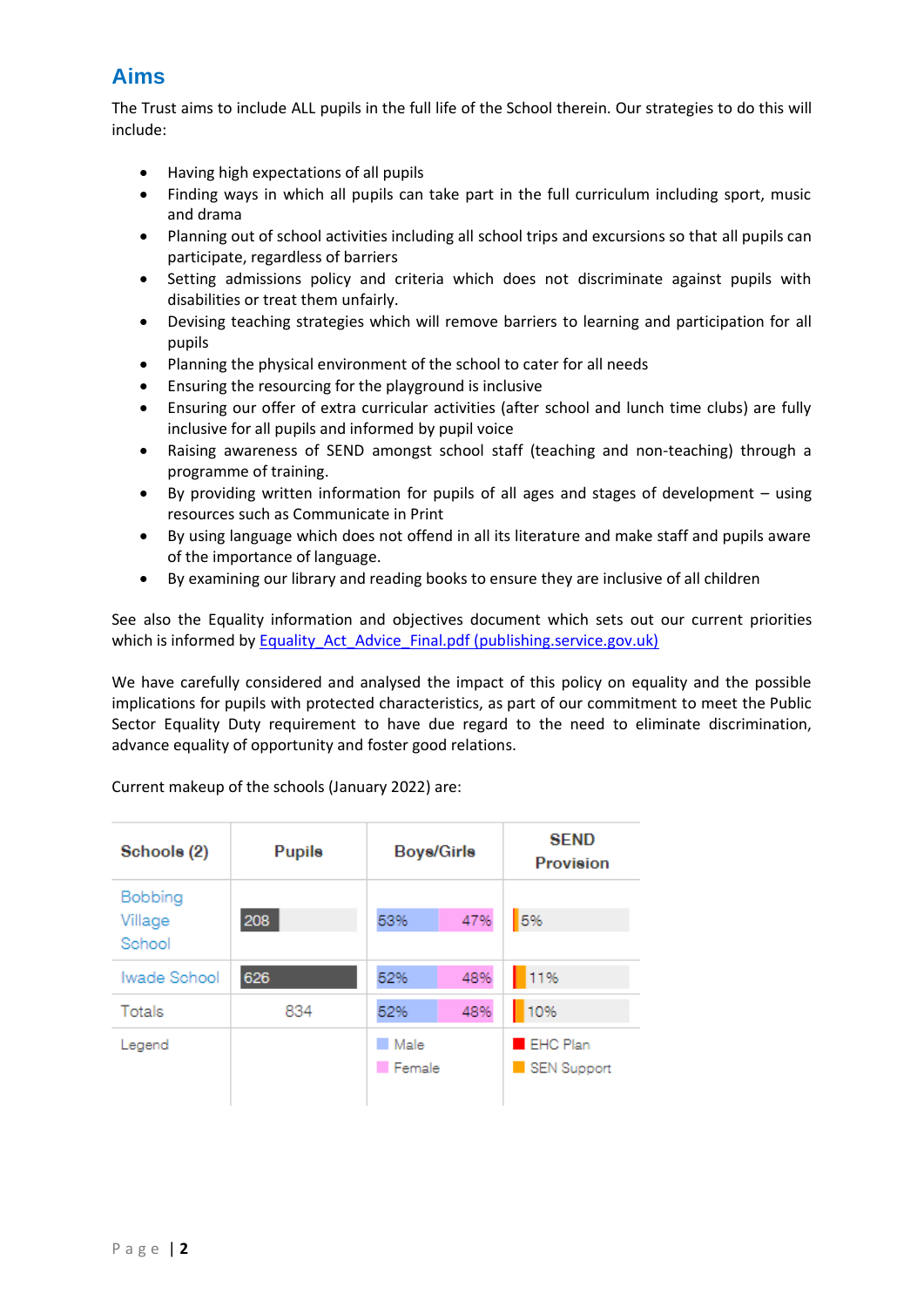## **Scope of the plan**

This plan covers all three main strands of the planning duty:

## 1a. Improving the physical environment of school for the purpose of increasing the extent to which disabled pupils are able to take advantage of education and associated services:

It is the aim of Timu Academy Trust to constantly update and improve the physical environment of the schools therein and also the physical aids to access education. The physical environment includes such things as steps, stairways, kerbs, exterior surfaces and paving, parking areas, building entrances and exits (including emergency escape routes), internal and external doors, gates, toilets and washing facilities, lighting ventilation, lifts, floor coverings, signs and furniture. Aids to physical access include ramps, handrails, lifts, widened doorways, electromagnetic doors, adapted toilets and washing facilities, adjustable lighting, blinds, induction loops and way finding systems.

A 3 yearly accessibility audit is undertaken to support identification of areas which require further development. The Trust considers accessibility when planning building works or refurbishments.

A health and safety culture is embedded in the Trust, recognised by the H&S award received in Summer 2020. This means that there is a high level of awareness of issues which would represent a hazard – such as coats and PE bags on the floor (trip hazard), keeping routes clear, the need for evacuation plans, up to date training and so on.

#### **Bobbing Village School**

- There is reasonably good access to all parts of the school. The main site is flat or ramped and there is sufficient access to all main parts of the building through the main entrance, the side entrance which leads to the library area. Access to other areas and in particular the entrance to KS2 part of the school can only be accessed through a suitable incline for wheelchair users.
- All entrances have doors wide enough for wheelchair access and all door handles are at an acceptable height for reach.
- All classrooms are being fitted with automatic closers on the main classroom door so they can be held open during the school day but will close automatically in the event of a fire
- Access to the front playground area is level. There is also right of entry for disabled pupils into the private Reception area playground as this has ramped access from the year R and year 1 classrooms. The access to the bottom playground is down a gradual decline or a ramped path. Access to the school playing field is level and there is covered seating area if required.
- All disabled pupils, parents and staff have access to classrooms, however the year 3 and 4 classrooms are only immediately accessible from the rear playground via steps but can be accessed from other areas within the school building.
- Staff car parking is located in a level, enclosed area to the front of the school and there is also a lay-by right outside the main entrance which could be used. This is level and has suitable ramps in the pavement for easy access to the school entrance.
- Parents of disabled pupils have also been advised that they may use this area when bringing/collecting their children from the school.
- There are disabled toilets and washing facilities in the school at ground floor level which are easily accessible from all areas of the school at any time.

#### **Iwade School**

• There is very good access to all parts of the school. The main site is flat or ramped and there is sufficient access to all main parts of the building through the main entrance, the side entrance which leads to the hall area. Access to other areas and in particular the entrance to KS1 and Yr R part of the school can also be accessed easily.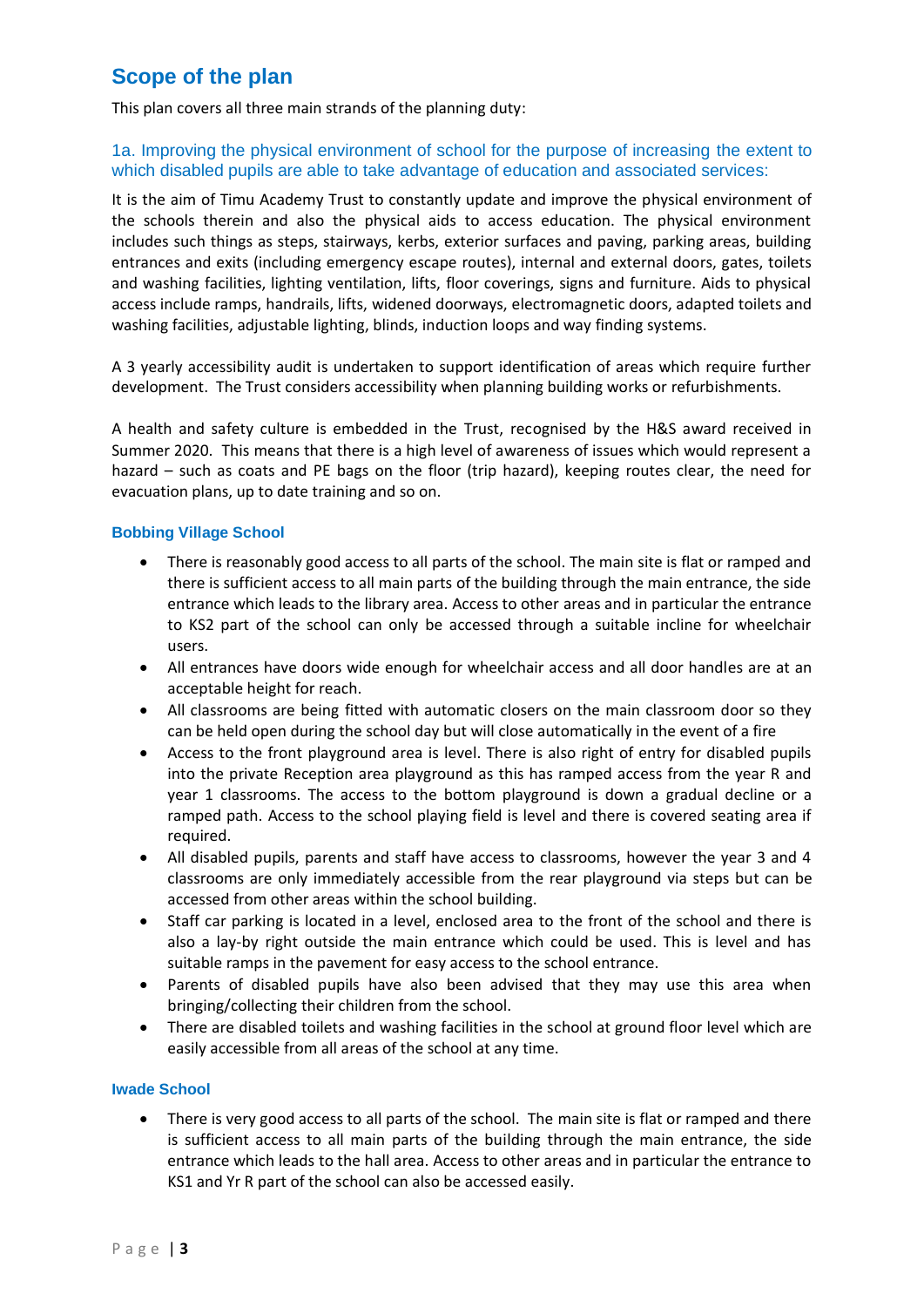- All entrances have doors wide enough for wheelchair access and all door handles are at an acceptable height for reach. All main doors are double or extra wide doors which give easy access to wheelchair users.
- The reception playground is on 2 levels, with connecting steps. All reception classes have direct level access to the lower level, with access to the upper level via the steps or by exit from the year one Ocean community classroom, which itself can be accessed by a lift.
- The access to the main playground from the KS1 and KS2 Forest and Sky community classrooms is stepped. There is also a ramp available suitable for wheelchair users. Years 1 and 2 in Ocean community classrooms can access the playground on the level. Years 3, 4, 5 and 6 in Ocean community classrooms are on upper levels and have access via a stairway or lift. It is school policy that any staff or pupils with a disability or mobility issue are not placed in these upper classrooms.
- All disabled pupils, parents and staff have easy access to classrooms, rest rooms and toilet facilities. Corridors are wide and easily accommodate wheelchair use.
- The main staff car park is level and has easy access to the main entrance which has an electronic entry system.
- Parents of disabled pupils and/or disabled parents are also advised that they may use this area when bringing/collecting their children from the school.
- The main car park has designated disabled parking which gives easy access to the school building at either the front or side entrances. The entrance to the car park to from main school gate is a slight incline with suitable kerbs and paving.
- The disabled parking space is directly outside the main reception entrance
- There are disabled toilets and washing facilities in the school at ground floor level which are easily accessible from all areas of the school at any time.
- New equipment chosen for children to use at playtime/lunchtime is purchased and fitted to ensure equity for all such as the stage being installed will be on playground level.
- The new courtyard build at Iwade offering hall provision and a new library is fully accessible for all pupils and staff with level access.
- The upgraded fencing and security system at Iwade has been installed with DDA in mind so that it is accessible for all parents and visitors with mobility issues

## 1b. Physical aids to access education cover things such as IT equipment, specialist furniture and resources

The two schools within Timu Academy Trust have access to a range of specialist resources and these may be distributed to pupils across the Timu Academy Trust as required. This is considered on an individual basis and through working with wider agencies as needed so the needs of the child can be met.

The schools can also request specialist arrangements for assessments e.g. KS2 SATS (extra time, use of amanuensis, large print papers as necessary).

This includes:

- Clicker 7 programme on 10 laptops (to support typing work rather than writing)
- Easy graph pens and pencils
- Voice recorders
- Specialist chairs
- Sloped writing boards

As a Trust, we aim to ensure that the needs of our disabled pupils, parents and staff, are taken into account at all times. Nevertheless, advice will be sought from the SENCO with regards to the specific needs of individual special needs pupils. This planning duty relates to the provision of aids or services in terms of the population (and future population) of the Trust. The SEN route however, relates to the individual. For example, a pupil with visual impairment might have low vision aids provided through their EHCP, but the Trust might, as a general measure, provide blinds and adjustable lighting through the planning duty. This must be taken into consideration at all times.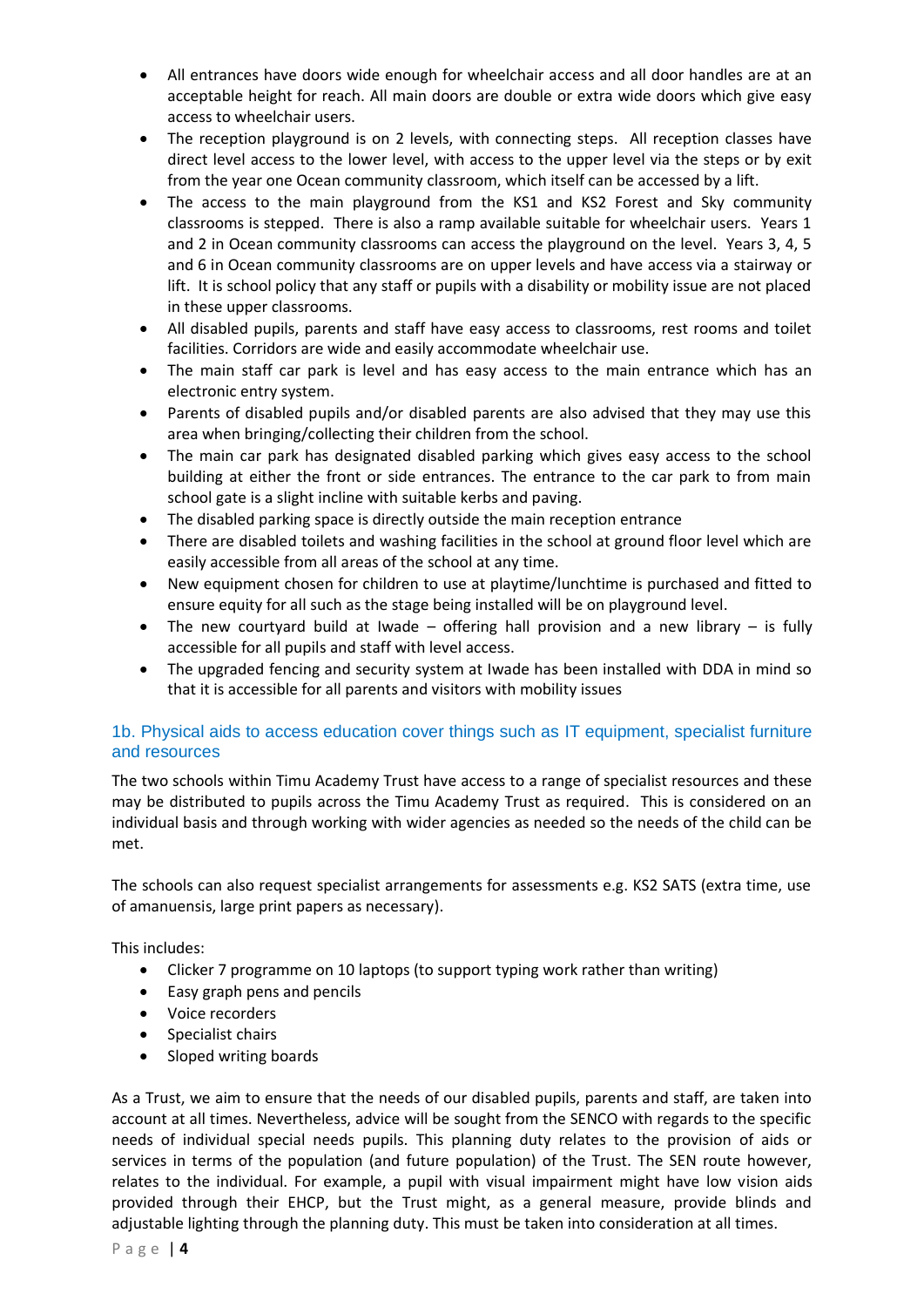The **equality information and plan** sets out how the school sites are adapted to meet the physical needs of pupils and staff with mobility disabilities. The Trust also has a wellbeing policy which is being adapted to include consideration for women who are going through menopause and the support that the Trust offers.

See also the **SEN Policy and Information report** for full details.

## 2. Increase the extent to which disabled pupils can participate in the schools' curriculum.

It is the aim of the Trust to constantly review and improve where possible access for all pupils to a full, broad and balanced curriculum. As already stated, this covers a range of elements including ensuring that teaching and learning is accessible through school and classroom organisation and support, especially deployment of staff, timetabling, curriculum and staff information and training.

- When children start in school, information is gathered ahead so that we can put into place what will be
- Information about the needs of pupils is shared with relevant staff, with support from the Inclusion team
- Individual Learning Plans are created as needed, which are reviewed every 6 weeks with the class team, SENCo and a senior member of the team
- Speech and Language is delivered through working with an external specialist and experienced staff in school
- Communicate in Print resources are made available, along with use of visual timetable

The Trust will continue to improve progressively access to the curriculum for all disabled pupils although many adjustments to access will be dependent on individual needs and may be provided through the SEN framework. It is our intention to ensure that the accessibility strategies and plans are in direct response to the changing needs of the school population and also to the particular needs of individual pupils as they join the school.

- Any child with a mobility issue  $-$  acute or chronic  $-$  will have a Personal Emergency Evacuation Plan written so they can evacuate safely. Risk assessments and/or Health Care Plans are written for children with additional needs such as food allergies. Staff are epipen, asthma and epilepsy trained and aware.
- Risk assessments are considered and adaptations made to ensure that pupils with SEND can access all elements of the provision, school trips, PE and school clubs.
- Class facing staff receive ongoing training on a range of SEND needs such as dyslexia, dyspraxia and Irlen to raise awareness and inform staff as to best practice.
- Class staff receive ongoing training on SEND and making reasonable adjustments such as adapting the behaviour policy to adapt to the needs of individual pupils

Our curriculum rationale, formed with all the class facing staff is:

At TIMU our evidenced-based curriculum is well planned, flexible and matched to the needs of our children to ensure the depth of coverage and progression allows our pupils to gain the knowledge and skills necessary to succeed throughout their lives.

The principles for our curriculum are:

- To develop independent, collaborative, resilient and curious learners who are critical thinkers which enables them to develop and adapt to our ever changing world
- To be respectful, socially aware, well-mannered and environmentally conscious for the benefit of society and our planet
- For all children to be fluent and avid readers, with opportunities to develop and build their vocabulary, so that all children regardless of their background or barriers can access all areas of the curriculum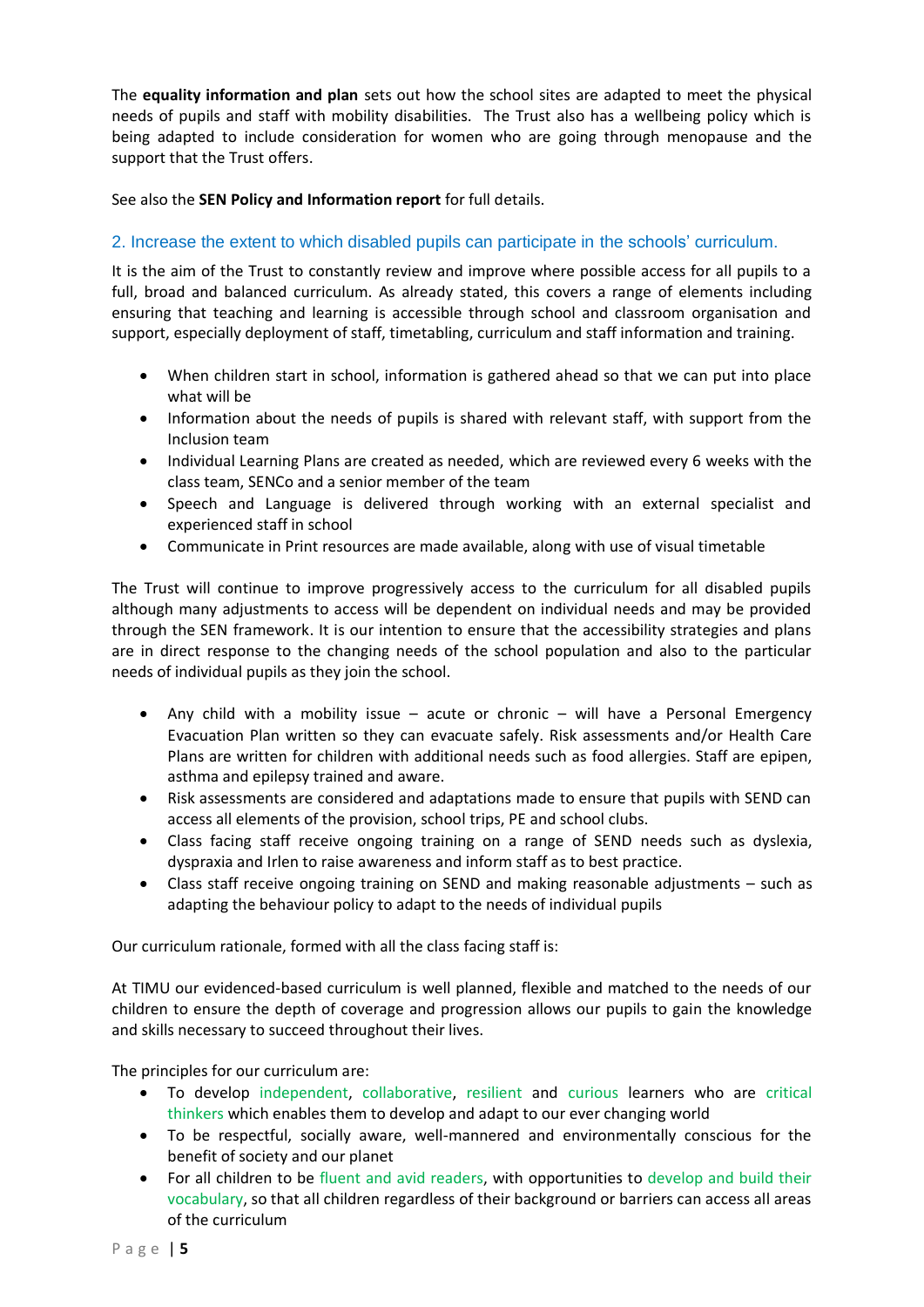- To provide opportunities to engage parents and carers in supporting and developing their children, both in school and at home to develop a love for learning
- To allow and encourage flexibility and support, to cater for pupil needs and interests
- To use a STEAM (Science, Technology, Arts, Engineering & Maths) approach to enable children to make links in their learning, deepen their understanding, motivate and inspire
- To enable our children to develop their critical thinking for all aspects of their lives

Our curriculum offers physical, academic and practical approaches to accommodate all kinds of learners. It also allows our teaching staff to work collaboratively, to develop flexible, immersive and exciting lessons, which enables all our children to flourish. This approach means that all children can access the curriculum, with their work presented in different ways (not necessarily written) so SEND barriers do not reduce their accessibility and the children's opportunities.

All clubs – both lunchtime and after school – are fully inclusive, with pupil voice informing what is on offer.

The PE curriculum is being adjusted to include a specific, progressive topic focusing on Inclusive Games – such as archery, bowls, boccia and disc golf and games for reduced vision (roller ball, speed stacks, blind football). This is to teach children empathy and greater understanding, as well as ensuring the curriculum is fully inclusive.

The staff are all learning to sign using BSL through regular, short inputs at staff meetings to support children with Speech and Language barriers, as well as anyone with hearing difficulties.

All members of staff and children have an Office 365 account so that they can work digitally. Office 365 includes Immersive Reader which can read aloud and offer other settings to increase text size, change screen colours and highlight only a few lines of text at a time to support accessibility. Staff have been trained in using Immersive Reader and so they can support pupils and parents with additional needs.

#### 3. Improving the delivery of information to pupils with disabilities

The staff within the Trust will ensure that information normally provided by the school in writing to the pupils, such as handouts, timetables, textbooks, information about school events etc is made available to disabled pupils in a format that they can understand. Where necessary, we will ensure that alternative formats are available such as Braille, audio tape and large print and also the provision of information orally, through lip speaking or sign language, through a recognised symbol system or through IT means such as Immersive Reader. This information will also be made available within a reasonable time frame and take account of the pupil's disabilities and pupils' and parents' preferred formats.

At the present time there are no pupils, staff or parents who require alternative formats as stated above, which cannot be delivered on a one to one basis by staff but again guidance from the SEN Coordinator will be sought by the Trust in response to the particular needs of individual pupils within the schools.

## **Monitoring**

The Trust recognises that monitoring is essential to ensure that pupils with disabilities are not being disadvantaged and that monitoring leads to action planning. We will monitor:

- Admissions
- Attainment
- Attendance
- Punctuality
- Rewards
- Sanctions